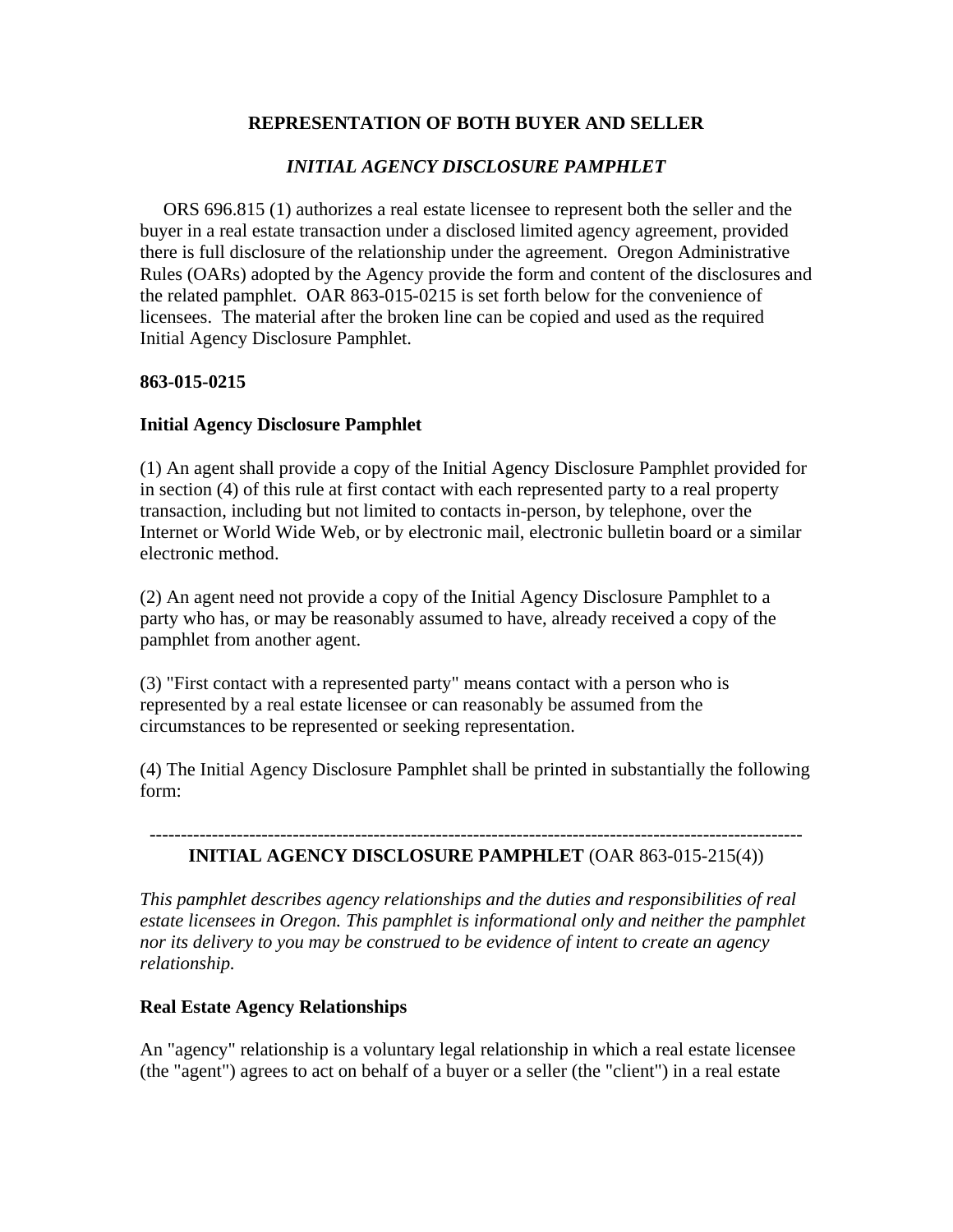transaction. Oregon law provides for three types of agency relationships between real estate agents and their clients:

**Seller's Agent** -- Represents the seller only;

**Buyer's Agent** -- Represents the buyer only;

**Disclosed Limited Agent** -- Represents both the buyer and seller, or multiple buyers who want to purchase the same property. This can be done only with the written permission of both clients.

*The actual agency relationships between the seller, buyer and their agents in a real estate transaction must be acknowledged at the time an offer to purchase is made. Please read this pamphlet carefully before entering into an agency relationship with a real estate agent.* 

### **Duties and Responsibilities of an Agent Who Represents Only the Seller or Only the Buyer**

Under a written listing agreement to sell property, an agent represents only the seller unless the seller agrees in writing to allow the agent to also represent the buyer. An agent who agrees to represent a buyer acts only as the buyer's agent unless the buyer agrees in writing to allow the agent to also represent the seller. An agent who represents only the seller or only the buyer owes the following affirmative duties to their client, other parties and their agents involved in a real estate transaction:

1. To exercise reasonable care and diligence;

2. To deal honestly and in good faith;

3. To present all written offers, notices and other communications in a timely manner whether or not the seller's property is subject to a contract for sale or the buyer is already a party to a contract to purchase;

4. To disclose material facts known by the agent and not apparent or readily ascertainable to a party;

5. To account in a timely manner for money and property received from or on behalf of the client;

6. To be loyal to their client by not taking action that is adverse or detrimental to the client's interest in a transaction;

7. To disclose in a timely manner to the client any conflict of interest, existing or contemplated;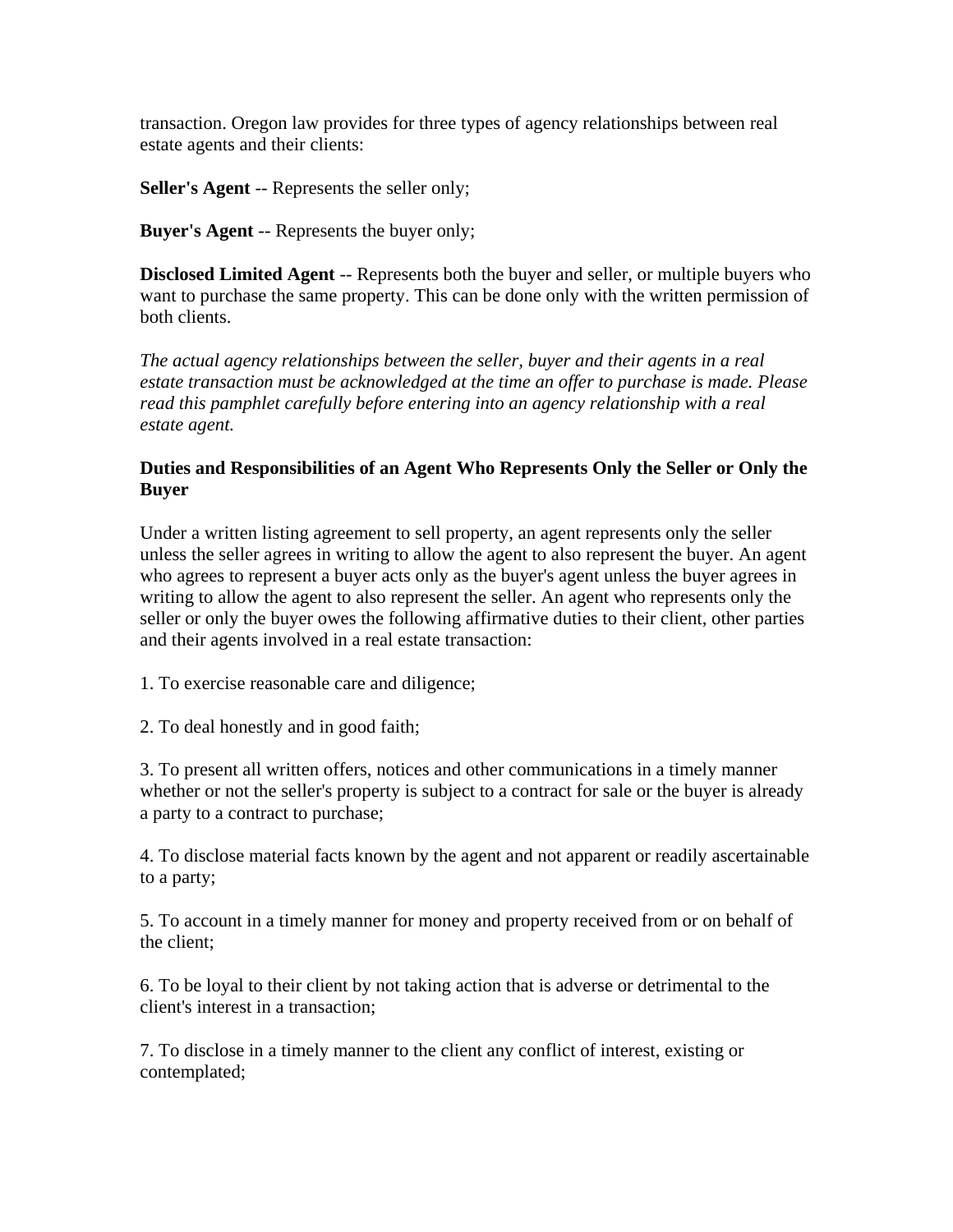8. To advise the client to seek expert advice on matters related to the transactions that are beyond the agent's expertise;

9. To maintain confidential information from or about the client except under subpoena or court order, even after termination of the agency relationship; and

10. When representing a seller, to make a continuous, good faith effort to find a buyer for the property, except that a seller's agent is not required to seek additional offers to purchase the property while the property is subject to a contract for sale. When representing a buyer, to make a continuous, good faith effort to find property for the buyer, except that a buyer's agent is not required to seek additional properties for the buyer while the buyer is subject to a contract for purchase or to show properties for which there is no written agreement to pay compensation to the buyer's agent.

None of these affirmative duties of an agent may be waived, except #10, which can only be waived by written agreement between client and agent.

Under Oregon law, a seller's agent may show properties owned by another seller to a prospective buyer and may list competing properties for sale without breaching any affirmative duty to the seller. Similarly, a buyer's agent may show properties in which the buyer is interested to other prospective buyers without breaching any affirmative duty to the buyer.

Unless agreed to in writing, an agent has no duty to investigate matters that are outside the scope of the agent's expertise.

## **Duties and Responsibilities of an Agent Who Represents More than One Client in a Transaction**

One agent may represent both the seller and the buyer in the same transaction, or multiple buyers who want to purchase the same property only under a written "Disclosed Limited Agency" agreement, signed by the seller, buyer(s) and their agent.

When different agents associated with the same real estate firm establish agency relationships with different parties to the same transaction, only the principal broker (the broker who supervises the other agents) will act as a Disclosed Limited Agent for both the buyer and seller. The other agents continue to represent only the party with whom the agent already has an established agency relationship unless all parties agree otherwise in writing. The supervising principal broker and the agents representing either the seller or the buyer have the following duties to their clients:

1. To disclose a conflict of interest in writing to all parties;

2. To take no action that is adverse or detrimental to either party's interest in the transaction; and